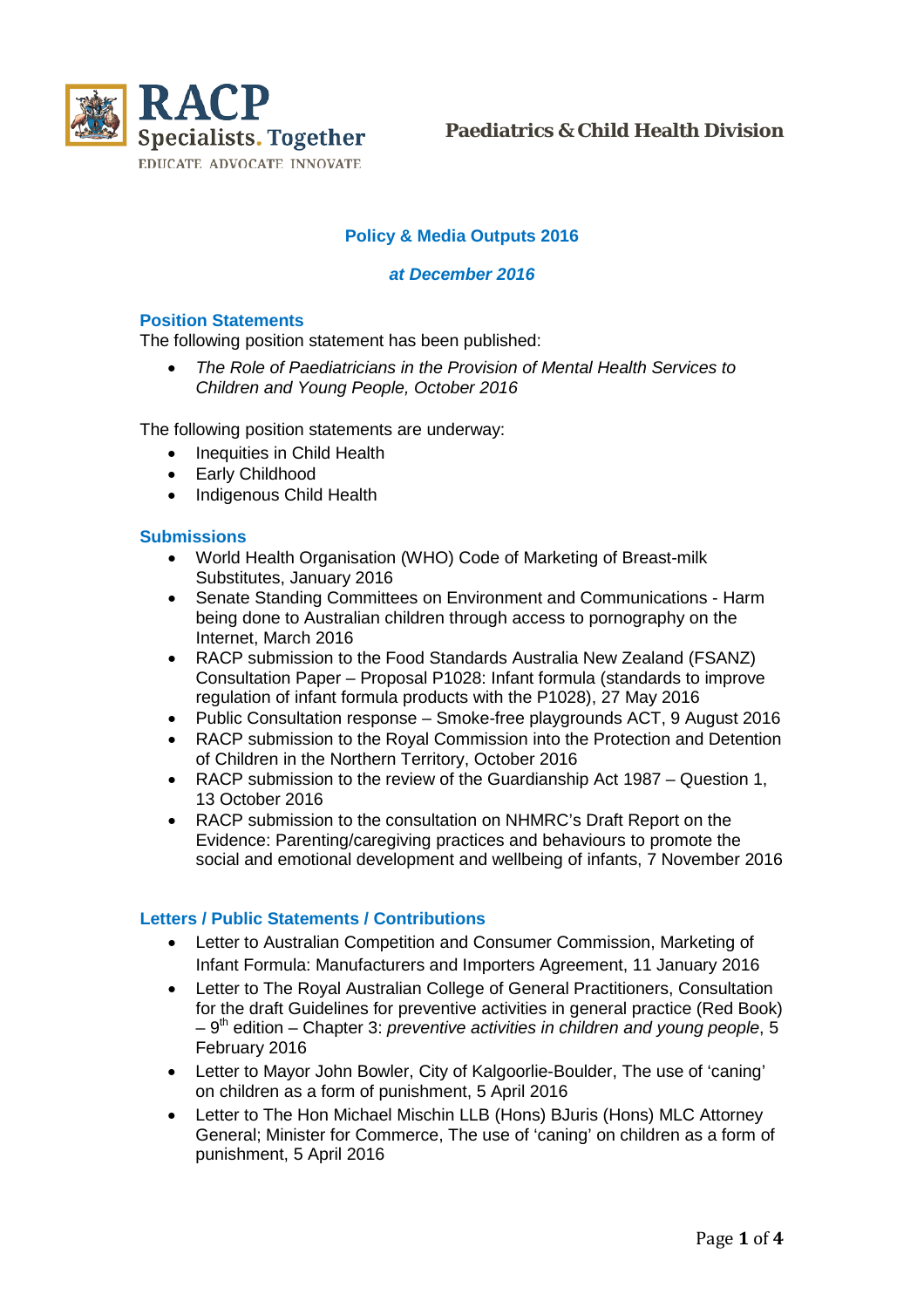

EDUCATE ADVOCATE INNOVATE

- Input to the RACP submission to the Royal Australian and New Zealand College of Psychiatrists consultation for the draft 'Clinical Guidance on the Use of Antidepressant Medications in Children and Adolescents', June/July
- Input to the RACP submission to the State of Queensland (Queensland Health) Consultation for the draft "Queensland Sexual Health Strategy 2016- 2021", June 2016
- PPAC Letter of support for MSAC application for a new MBS item number for Non Invasive Prenatal Testing for the detection of fetal aneuploidies – July 2016
- Feedback on the update to the RACP 2013 position statement on Climate Change and Health
- Feedback on the RACP draft position statement on Environmentally Sustainable Healthcare
- Feedback on the RACP draft position statement on the Health Benefits of Mitigating Climate Change
- Letter to Down Syndrome Tasmania in regard to their request for revision of the terminology used in training, documents and marketing. Related item placed in Pot-Pourri newsletter to Fellows on 26 August 2016
- Feedback on the Australian Commission on Safety and Quality in Health Care (ACSQHC) consultation on the draft National Consensus Statement: Essential elements for safe and high-quality paediatric end-of-life care.
- Feedback on (or endorsement of) the Mental Health Commission's *Equally Well National Consensus Statement on Improving the physical health and wellbeing of people living with mental illness in Australia*
- Comment on the currency of the 2*010 NHMRC Joint statement and recommendations on Vitamin K administration to newborn infants to prevent vitamin K deficiency bleeding in infancy* (the *Joint Statement*) and accompanying resource *Vitamin K for newborn babies* – information for parents, September 2016
- College letter of support for the Medically Supervised Injecting Centre (MSIC) to relevant NSW Ministers, 7 September 2016
- Feedback on The NSW Law Reform Commission's review on the desirability of making changes to the Guardianship Act 1987 (NSW) – Question 1, October 2016
- Joint RACP and the National Centre for Immunisation Research & Surveillance (NCIRS) response to Asia Pacific Pediatric Association (APPA) Immunisation survey 2016, November 2016

### **Media Releases**

| Lack of legislation putting Australian youth at risk                | 19 January 2016  |
|---------------------------------------------------------------------|------------------|
| RACP: vaccination prevents infectious diseases and saves lives      | 2 February 2016  |
| RACP stands united with doctors at Lady Cilento                     | 15 February 2016 |
| Calling last drinks on promoting alcohol to children via sport      | 3 March 2016     |
| RACP and RANZCP release updated Alcohol Policy                      | 3 March 2016     |
| RACP supports action on availability of sugary drinks in NZ schools | 17 March 2016    |
| RACP drives high-value patient care through EVOLVE                  | 7 April 2016     |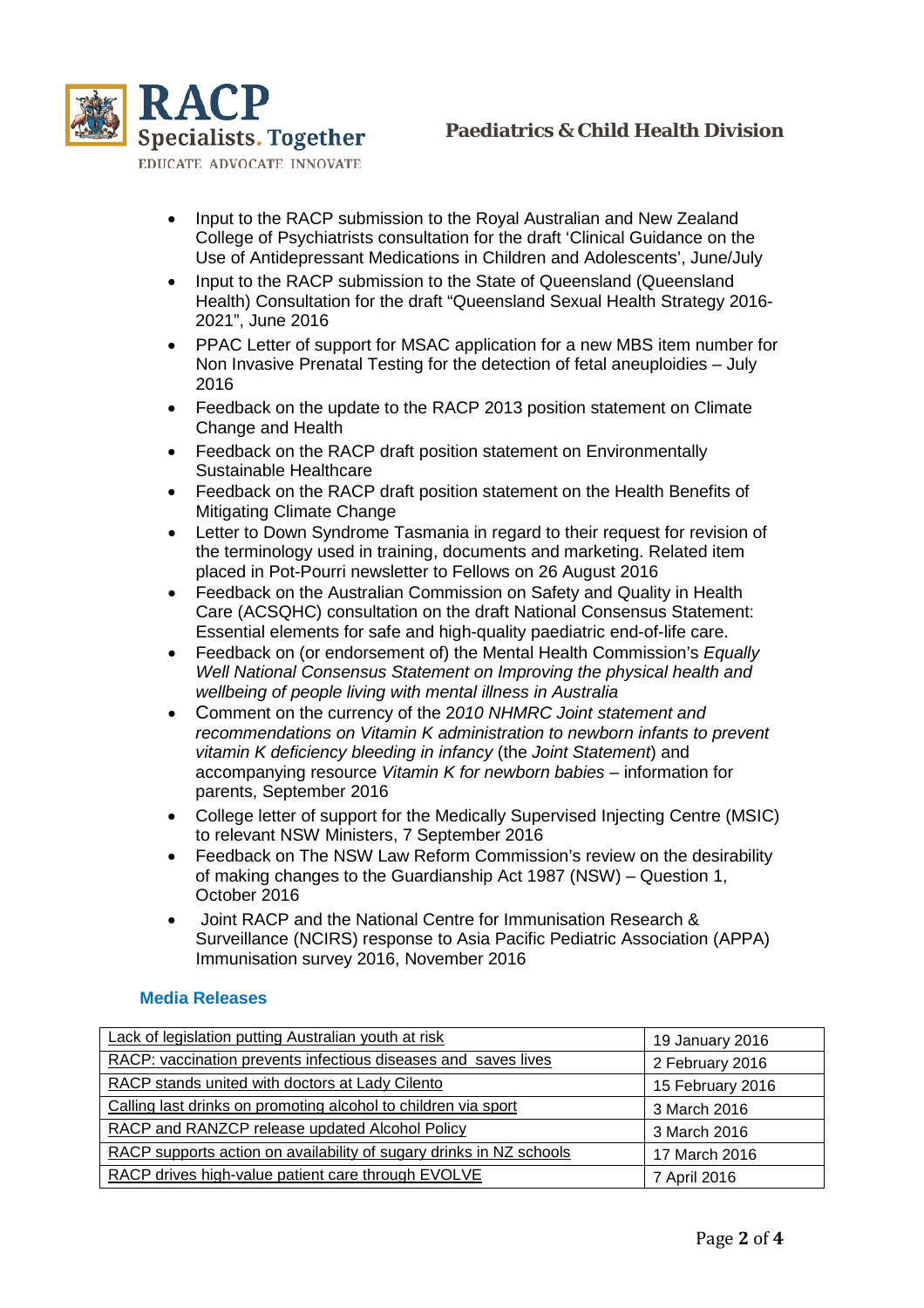

| Release of children from onshore immigration detention welcomed by RACP            | 7 April 2016    |
|------------------------------------------------------------------------------------|-----------------|
| RACP calls for Manus Island detainees to be released into the community            | 28 April 2016   |
| Childhood trauma linked to adult pain in adulthood                                 | 16 May 2016     |
| RACP calls for better care of high-risk patients on Nauru                          | 18 May 2016     |
| The RACP welcomes additional funding for health                                    | 26 May 2016     |
| New rules needed for marketing infant formula, says RACP                           | 30 May 2016     |
| RACP wants alcohol out of State of Origin                                          | 30 May 2016     |
| New Hepatitis C elimination targets                                                | 30 May 2016     |
| RACP highlights link between health equity and reconciliation                      | 3 June 2016     |
| RACP identifies health priorities for incoming government                          | 28 June 2016    |
| Research says doctors need to be allowed to speak out about conditions in          | 1 July 2016     |
| immigration                                                                        |                 |
| RACP backs Royal Commission but urges immediate support of victims                 | 27 July 2016    |
| RACP welcomes Gooda Royal Commission appointment and calls for health<br>inclusion | 2 August 2016   |
| Leaked Nauru reports reinforce RACP health concerns                                | 11 August 2016  |
| Ending the abuse of children on Nauru: We must be better than this                 | 18 August 2016  |
| RACP offers scholarships to increase Indigenous specialist numbers                 | 11 October 2016 |
| Genetics, gastroenterology, cancer and screening for sexually transmitted          | 13 October 2016 |
| infections: latest Choosing Wisely Australia® recommendations                      |                 |
| RACP links chronic physical health problems and poor mental health in              | 13 October 2016 |
| young people                                                                       |                 |
| Urgent need to tackle antibiotic resistance in New Zealand                         | 4 November 2016 |
| RACP proud to be part of Choosing Wisely launch in New Zealand                     | 7 December 2016 |

# **External Roundtables/Meetings – RACP/PCHD representation**

| <b>Name of Roundtable/Meeting</b>                                                                                                                                              | Representative                                             | <b>Date</b>       |
|--------------------------------------------------------------------------------------------------------------------------------------------------------------------------------|------------------------------------------------------------|-------------------|
| The Australian Commission on Safety and<br><b>Quality in Health Care Consultation Workshop</b><br>on Clinical Quality Registries                                               | Professor Elizabeth<br><b>Elliott (Sydney</b><br>workshop) | 29 March 2016     |
|                                                                                                                                                                                | Dr Andrew Watkins<br>(Melbourne workshop)                  | 4 April 2016      |
| <b>National Community Child Health Council</b>                                                                                                                                 | Dr Louise Martin on<br>behalf of Dr Chris<br>Pearson       | 12-13 May 2016    |
| The Australian Human Rights Commission talk<br>on the progress of Child Rights in Australia and<br>the launch of CRC25 - the Australian Child<br><b>Rights Progress Report</b> | Dr Jacqueline Small                                        | 10 June 2016      |
| National Coalition on Child Safety and<br>Wellbeing                                                                                                                            | Dr Dimitra Tzioumi                                         | 17 August 2016    |
| Asia Pacific Paediatric Association Business<br>Meeting                                                                                                                        | <b>Prof Sue Moloney</b>                                    | 18 August 2016    |
| The 29 <sup>th</sup> International Congress of Pediatrics                                                                                                                      |                                                            | 19-21 August 2016 |